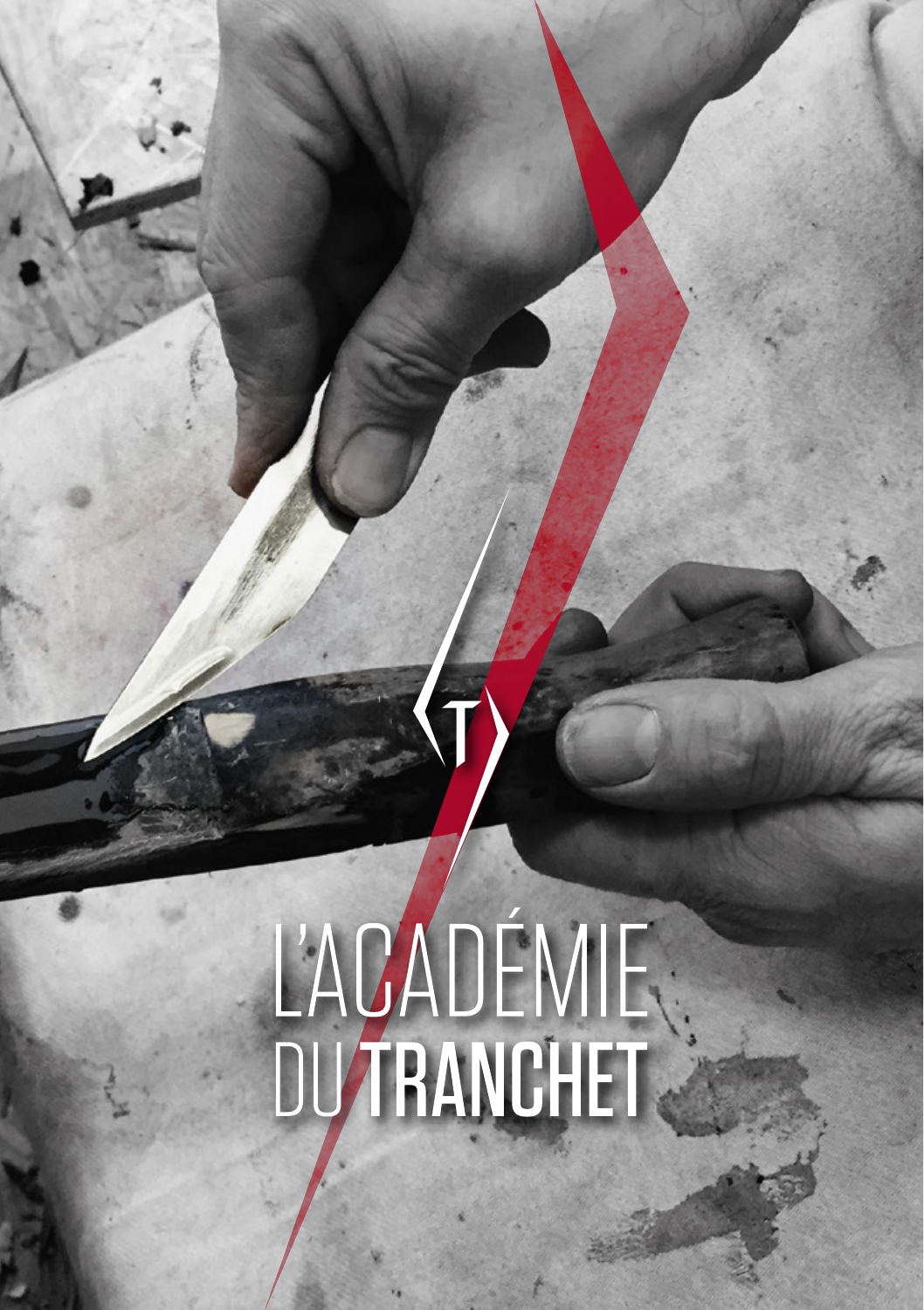## **L'ACADEN DU TRANCHET**

#### DESIGN YOUR OWN PAIR OF LUXURY SNEAKERS

#### **For the private individuals who love the high end of the market**

It is within the Atelier du Tranchet, craftsman bootmaker in the 19th district in Paris, that Christophe Corthay, hybrid companion without limit, transmits his know-how to you in order to apprehend the techniques of the traditional boot making... But here, tradition and old-fashionedness do not go hand in hand because there is a manufacturing secret that is very much in the air of time that he will pass on to you: the design of your pair of bespoke luxury sneakers.

#### **For professionals: perfecting techniques**

We also offer an advanced master class for experienced professionals on bespoke shoes.

Through seven à la carte modules, from the creation of the model to its assembly and customization, you will be able to create a pair of luxury sneakers or shoes in your image, the one you have been looking for a long time, without ever finding the ideal combination between line, colors, materials and comfort...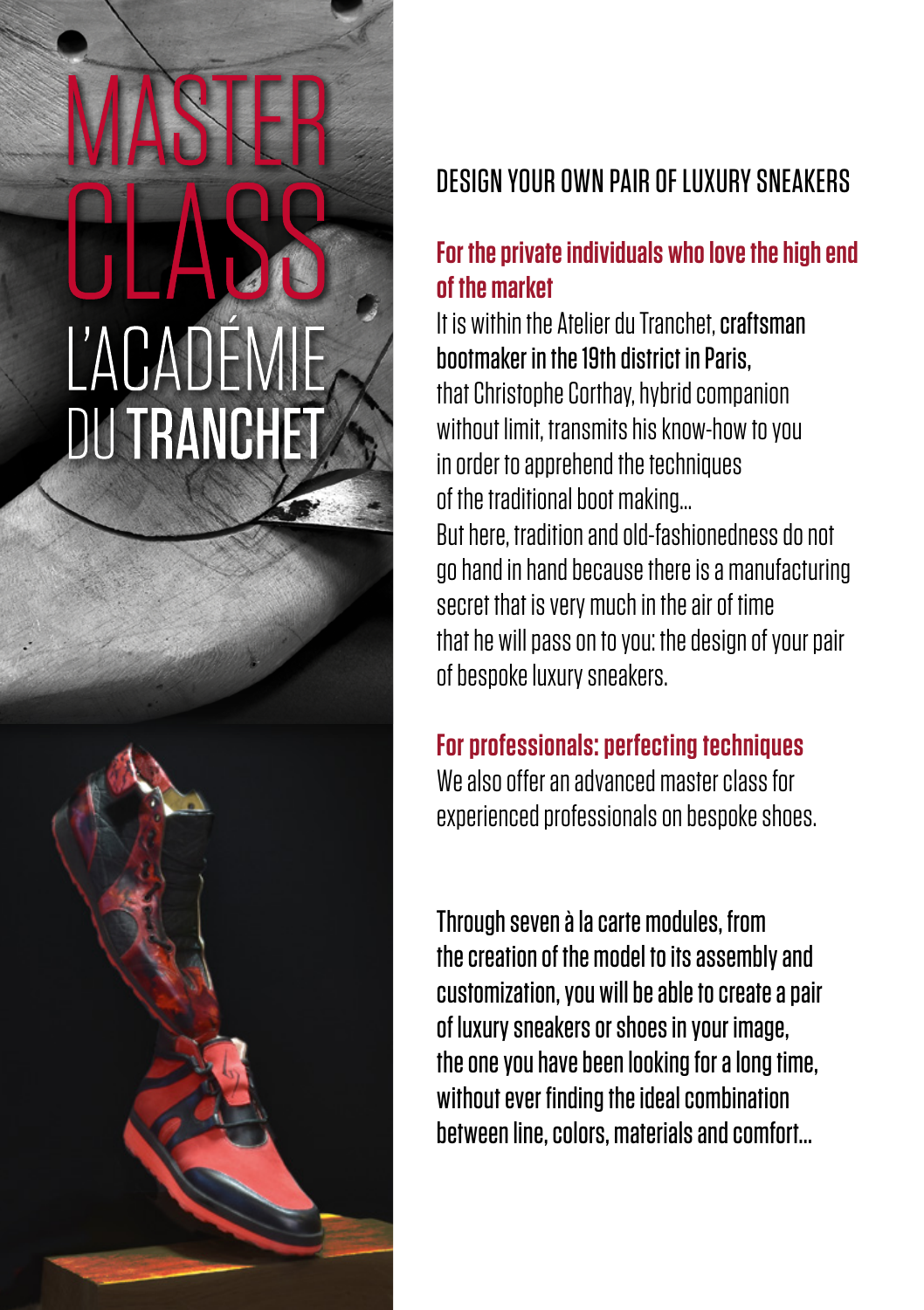### **L'ACADÉMIE DU TRANCHET**

#### PRESENTATION OF THE PROGRAM

The Tranchet Academy's master class offers, for beginners, a training in seven modules:

#### **Pattern making**

Cardboard paper method on form or taped method: know how to draw the different parts of the stem.

#### **The choice of leathers and materials**

How to choose and recognize materials adapted to the sneaker/shoe.

#### **Cutting**

Learn how to cut all the pieces of the pattern on the chosen material. First steps in the mastery of the cutter.

#### **Stitching**

Preparation of the pieces to be assembled on the sewing machine and stitching (second step in the mastery of the cutter with the hand trimming).

#### **Mounting**

with the stapler, assembly of the stem on form with interior reinforcements.

#### **Assembling**

Finishing and basic soles, gluing of synthetic materials for the sole.

#### **The art of personalization**

Patinas, drawings, colorations, use of dyes: GO FOR COLORS!

For professionals or confirmed, these modules can be adapted, and others proposed on demand.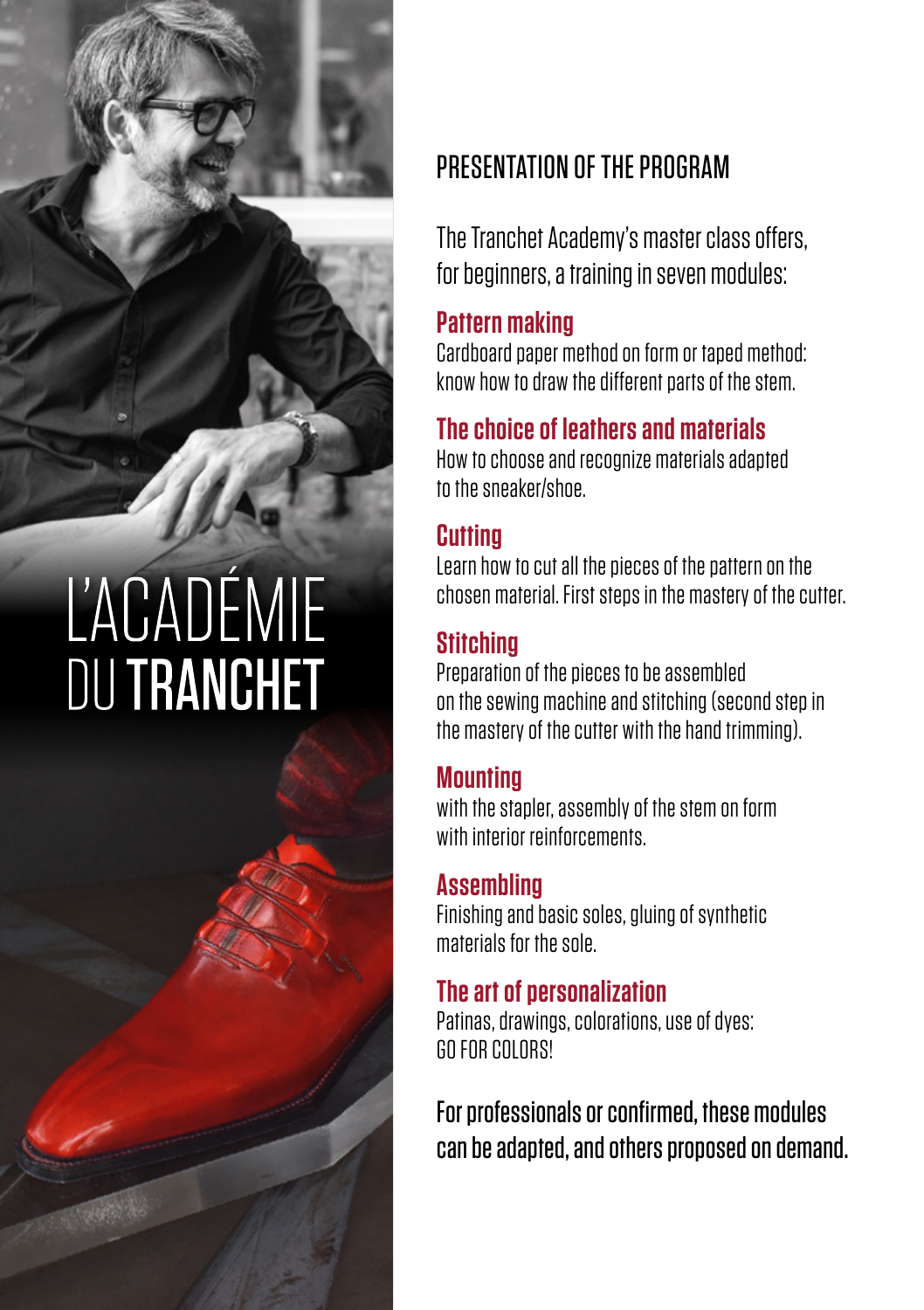## **L'ACADÉMIE DU TRANCHET**



#### WHO IS THE MASTER CLASS FOR?

It is for everyone, passionate about sneakers and bespoke shoes, in a personal or professional objective.

#### **The objectives at the end of the master class**

To understand the seven fundamental technical steps for the realization of its luxury sneakers or bespoke shoes. To allow each participant to realize his creations independently and thus give free rein to his imagination.

#### **Methods**

The lessons are given in our workshop located on Boulevard Mac Donald in the 19th district of Paris, which is duly equipped and respects the quality and safety standards in force.

The master class can accommodate up to three students at the same time.

#### All materials for making sneakers and shoes are provided (excluding exotic skins).

A list of the tools necessary to follow the master class will be delivered at the registration as well as the addresses of the suppliers.

#### **Prices**

#### TRAINING FOR THE GENERAL PUBLIC / INDIVIDUALS Master class followed at the Atelier du Tranchet 1.500 € per module

Duration of each module: 18h, spread over 3 days.

#### TRAINING FOR PROFESSIONALS Master class delivered in company (days of 7 hours) One day per month: 1.200 € / day From 1 to 3 days per month: 1.000 € / day More than 3 days per month: 800 € / day